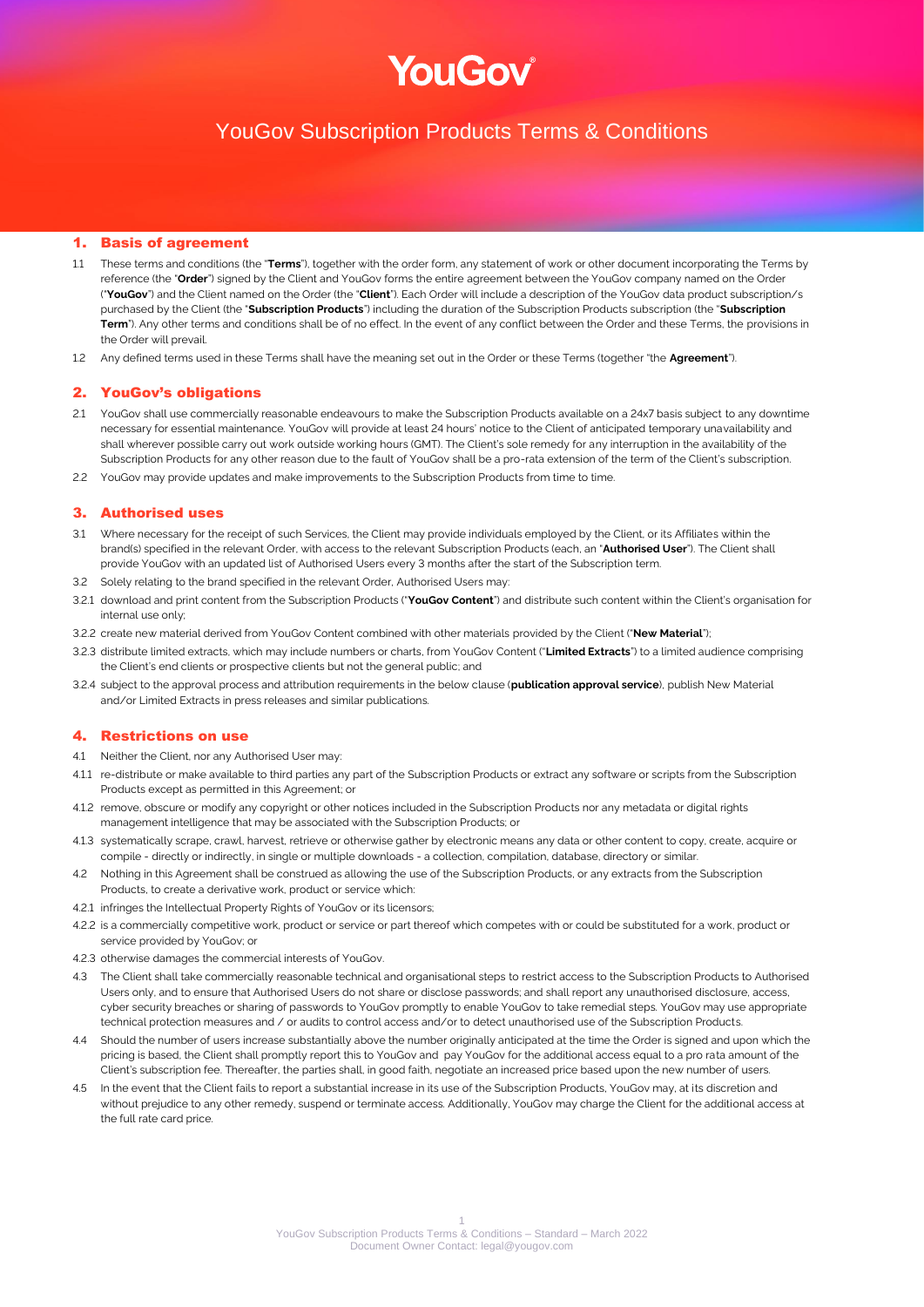4.6 YouGov or its nominee accountants or auditors may upon reasonable notice inspect and audit the Client's use of the Subscription Products under an Order at any time during its term. All audits will be conducted during regular business hours, no more frequently than once in any 12-month period and in a manner that does not unreasonably interfere with the Client's business operations. The Client shall make available all such books, records, equipment, information, and personnel and provide all such cooperation and assistance as may reasonably be requested by or on behalf of YouGov with respect to such audit. If the audit determines that the Client's use of the Services exceeded the usage permitted by the relevant Order, the Client shall pay to YouGov all reasonable costs incurred by YouGov in conducting the audit in addition to YouGov's other remedies.

# 5. Publication approval service

- 5.1 The Client may publish, communicate and make available to the public, via the internet or other publicly accessible electronic media, press releases and other documents making reference to YouGov as the source of the research ("**Public Document(s)**") provided that the Client complies with the following quality assurance process:
- 5.1.1 the Client sends a draft of the Public Document to YouGov as an email attachment to YouGov's email address as shown on the Order;
- 5.1.2 YouGov will review for accuracy in relation to the description of the methodology used and respond with material corrections by email to the Client within 2 working days of receipt (provided that it is two sides of A4 or less and the Client acknowledges that it will take longer if the Public Document is longer than two sides of A4);
- 5.1.3 the Client may publish the Public Document incorporating YouGov's corrections, with attribution to YouGov as the source research agency;
- 5.1.4 where Subscription Products are being provided in the UK, the Client acknowledges that YouGov, as a member of the UK British Polling Council, is required to, and will, display data tables relating to the Public Document on YouGov's online platform; and
- 5.1.5 all Public Documents must contain an attribution to YouGov in the following form: "Source: [insert YouGov company name] [insert year of creation] © All rights reserved" but YouGov reserves the right to waive or prohibit such acknowledgement.
- 5.2 If for any reason a Public Document is made public without undergoing the process set out in this clause, YouGov reserves the right to issue a press release with a version of the Public Document incorporating YouGov's corrections (and may include some, or all, of the information set out below); and
- 5.2.1 Notwithstanding its confidentiality obligations, YouGov may, upon becoming aware of publication, at its discretion release any information from a survey that sets data published by the Client into context, including but not limited to, sampling and weighting data, the precise questions asked, the full answer options provided to respondents, and the percentages of people, both overall and in the relevant subgroups, who responded to each answer option.

# 6. Third Party Agreement (TPA) for Agency Client

- 6.1 Where the Client is an agency providing services to end customers ("**End Customers**") such Client is an agency client ("**Agency Client**"). The Agency Client may only use Subscription Products in support of business conducted on behalf of, or recommended to, an End Customer as expressly stated in the Order. For instance, without limitation, the Agency Client may not provide its End Customer with: feeds to Subscription Products; or access via the Agency Client's passwords; or substantial extracts in digital, hard copy or other form, unless previously agreed otherwise in the relevant Order.
- 6.2 Neither the Agency Client nor its End Customer may publish YouGov Content without prior approval from YouGov in accordance with the publication approval service set out set out herein.
- The Client acknowledges that access provided in breach of clause 6.1 is unauthorised use for the purposes of clause 4.
- 6.4 YouGov reserves the right to pursue either the Agency Client or the End Customer(s) specified in the Order for all payments due under the Order.

## 7. Fees and payment

- 7.1 All fees, charges and expenses will be set out in the Order and shall be quoted, invoiced and paid in the currency stated on the Order.
- 7.2 YouGov shall invoice the Client as set out in the Order. If the Order does not set out the invoicing schedule, YouGov shall invoice the Client in full upon commencement of the Subscription Products.
- 7.3 All invoices are payable in full within 30 days from the date an invoice is received.
- 7.4 All fees are subject to the addition of applicable sales tax or service tax, which the Client shall pay to YouGov at the prevailing rate.
- 7.5 The fees are exclusive of all disbursements and other incidental expenses incurred by YouGov on behalf of the Client with the Client's prior written approval.
- 7.6 All amounts due from the Client under this Agreement shall be paid in full without any set-off, counterclaim, deduction or withholding (other than any deduction or withholding of tax as required by law). If any such withholding or deduction is required, the Client shall, when making the payment to which the withholding or deduction relates, pay YouGov such additional amount as will ensure that YouGov receives the same total amount that it would have received if no such withholding or deduction had been required.
- 7.7 Without prejudice to YouGov's other rights, YouGov reserves the right to:
- 7.7.1 charge interest, including compound interest, at the maximum annual rate permitted by law, on any invoice remaining unpaid 30 days from the date the invoice is received; and/or
- 7.7.2 suspend performance in the event that the Client fails, or in YouGov's reasonable opinion it appears that the Client is likely to fail, to make payment when due under this Agreement or any other agreement with YouGov. The Client will be liable for fees charged by collection agencies for overdue invoices.

# 8. Intellectual property rights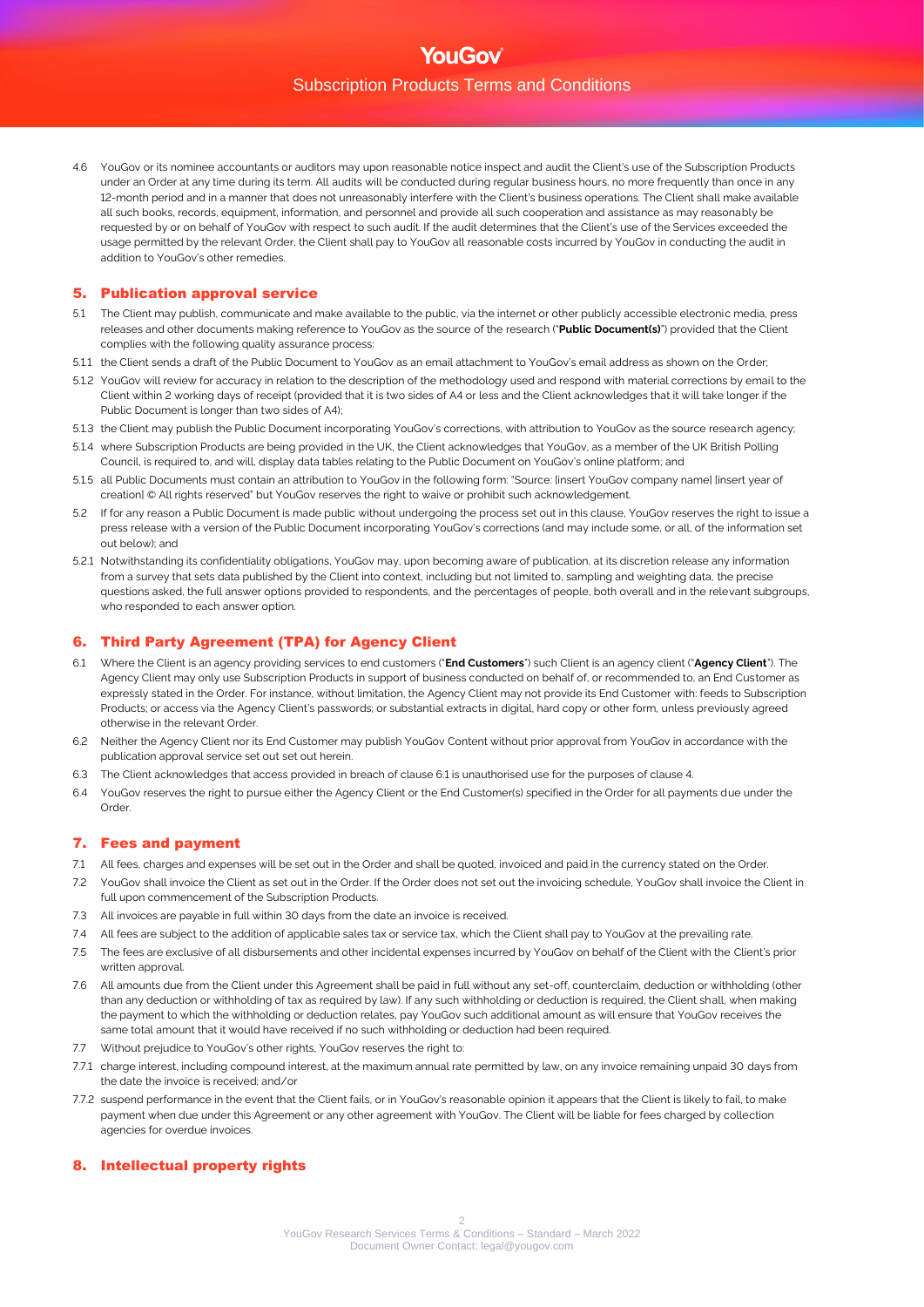- 8.1 "**Intellectual Property Rights**" means any copyright, invention, database right, trade mark, patent, design right and any other industrial, commercial or intellectual property right existing in any jurisdiction, whether registered or not, and all applications and rights to apply for registration of any such rights.
- **8.2** As between the parties, any intellectual property rights existing at the date of each Order vest in the party owning those Intellectual Property Rights. YouGov will retain ownership of all Intellectual Property Rights in the YouGov Content comprising: (i) the database of content built, operated and maintained by YouGov ("**YouGov Database**") containing data gathered from members of panels, survey groups and focus groups maintained by YouGov comprising questions put to these members and their replies (the "**Respondent Data**"); and all other data and materials of whatsoever nature in the YouGov Database from time to time, including but not limited to, summary charts, tables, datasets, data analysis and reports; and (ii) any software made available by YouGov to the Client for the purpose of accessing Subscription Products ("**YouGov Software**")**.**
- 8.3 YouGov grants to the Client a non-exclusive, irrevocable, royalty-free non-sub licensable licence to use the YouGov Content only to the extent that such use is necessary to use the Subscription Products as permitted under this Agreement.

# 9. Confidential Information

- 9.1 "**Confidential Information**" means the information (tangible or intangible) exchanged between the parties, which is (i) marked "confidential" or "proprietary" at the time of disclosure by the disclosing party; or (ii) by its nature or content or the circumstances surrounding disclosure is reasonably distinguishable as confidential or proprietary by the receiving party. Confidential Information includes, without limitation, information regarding the disclosing party's technology, designs, techniques, research, know-how, trade secrets, specifications, product plans, pricing, customer information, user data, current or future strategic information, current or future business plans, policies or practices, employee information, and other confidential or proprietary business and technical information.
- 9.2 Subject to clause 5.2.1, each of YouGov and the Client will keep confidential and will not disclose to any third party (other than its legal and financial advisors) any Confidential Information relating to the business and/or operations of the other party that is disclosed by or on behalf of the other party. This obligation will not apply to any information that is trivial, was known to the receiving party before disclosure, is in the public domain other than through breach of this clause or is required to be disclosed by a court, regulator or other competent authority or body.

# 10. Data protection

- 10.1 Each party agrees to comply with applicable data protection laws in relation to the Subscription Products.
- 10.2 In the event that a party (as data controller) requires the other party to process its personal data (as data processor) the parties will execute a separate written contract which specifies the nature of the processing due to take place and each party's responsibilities and obligations.
- 10.3 Unless otherwise specified in the Order, Subscription Products do not contain personal data and the Client undertakes that it will not (nor attempt), alone or using a third party, to re-identify any individuals or otherwise create personal data using those materials (whether in combination with other data or otherwise).

# 11. Exclusions and limitations of liability

- 11.1 Nothing in this Agreement will operate to exclude or limit either party's liability for death or personal injury caused by its negligence, fraud or fraudulent misrepresentation; or either party's liability under any indemnity it gives under this Agreement; or any other liability that cannot be limited or excluded by law.
- 11.2 Subject to clause 11.1, neither party shall be liable for any loss of: data; reputation; goodwill or opportunity; loss of or failure to realise expected profit, revenue, savings or any other form of pure economic loss, whether any such loss is direct or indirect; or form of indirect, special, incidental, punitive or consequential loss or damages and, in each case, however arising.
- 11.3 Subject to clauses 11.1 and 11.2, YouGov's maximum aggregate liability to the Client for all claims (whether arising in contract, tort, breach of statutory duty or otherwise) under an Order or in relation to any Subscription Products, whether in respect of a single event, series of connected events or of unconnected events, shall not exceed an amount equal to one hundred per cent (100%) of the total amount of the fees paid by the Client under the relevant Order in the year in which the claim is made.
- 11.4 YouGov does not predict or assure any particular substantive results of its research in advance and makes no warranty, express or implied, as to the Subscription Products or the results provided, or the suitability of the Subscription Products for the Client's purposes.
- 11.5 YouGov accepts no liability for any loss suffered by the Client or by any third party (including but not limited to any client or customer of the Client) as a direct or indirect result of its use of any of data or of making any business decision, or refraining from making any such decision, based wholly or partly on the data, expression of opinion, statement or other information provided to the Client as part of the Subscription Products or arising from the interpretation by the Client or any third party of reports or of other data furnished by YouGov and the Client shall indemnify YouGov accordingly.
- 11.6 The Client shall also indemnify YouGov and its officers, directors, and/ or employees against any loss, damage or other liability (including costs and expenses) suffered as a result of any claim or proceedings arising in connection with the use by, or on behalf of the Client, of YouGov Content the purposes of: (i) comparative advertising claims; (ii) investment offerings; (iii) all litigation, including all costs connected with YouGov serving as an expert witness, where legally required by operation of law; and/or (iv) political lobbying work.
- 11.7 All warranties, guarantees, conditions or representations relating to the Subscription Products other than those expressly set out in these Terms (if any) are excluded to the fullest extent permitted by law, whether express, implied, oral or written.
- 11.8 Without prejudice to clause 8.6, and unless required by operation of law, the Client agrees not to call YouGov, its directors, officers and/ or group companies as a witness in any legal proceedings.

# 12. Termination and effect of termination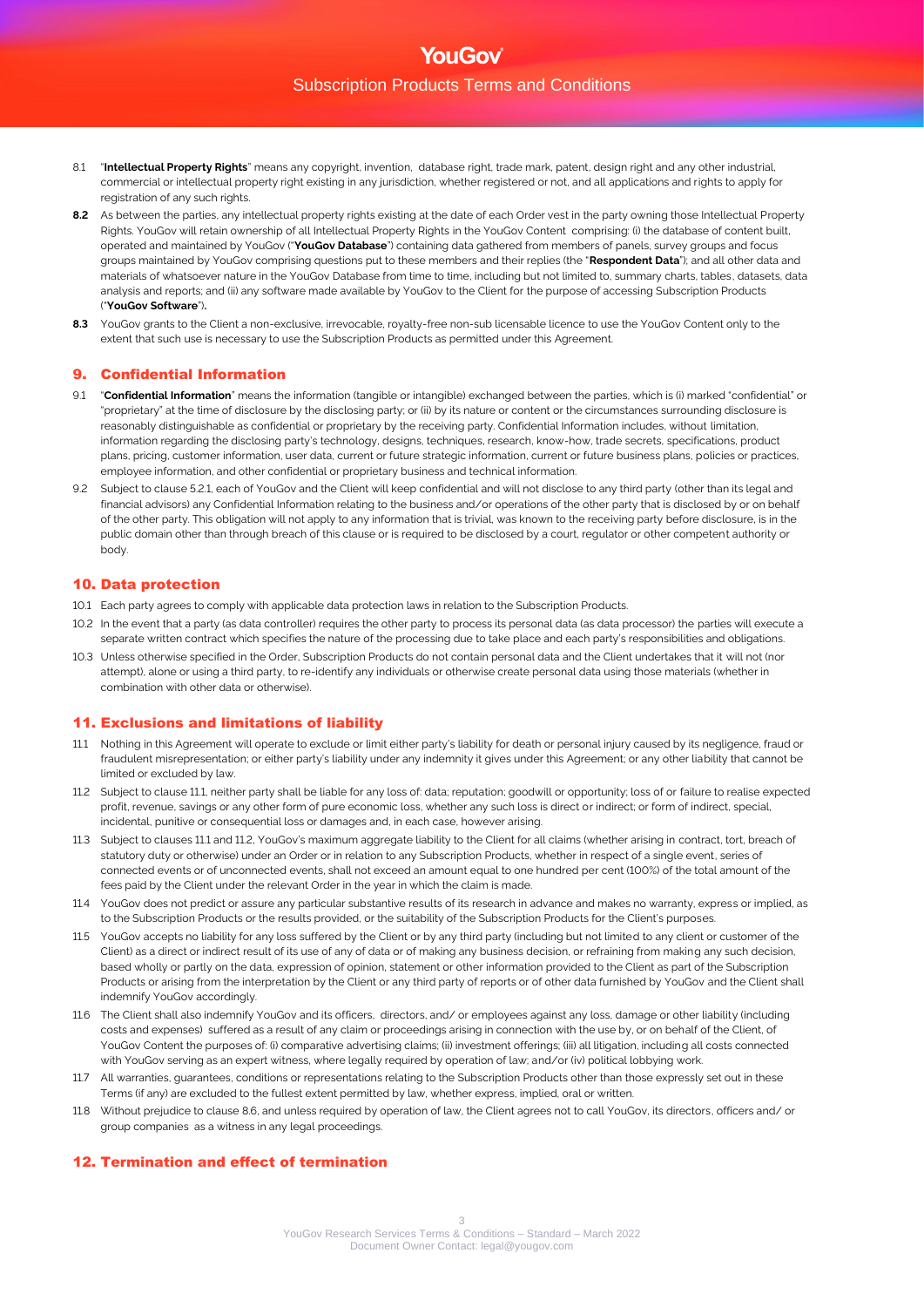- 12.1 Without affecting any other right or remedy available to it, YouGov may terminate this Agreement with immediate effect by giving written notice to the Client if:
- 12.1.1 the Client fails to pay any sum due under this Agreement when it falls due;
- 12.1.2 in YouGov's reasonable opinion, association with the Client is likely to bring YouGov into disrepute; or
- 12.1.3 the Client is acquired by, or itself acquires, a competitor or competing business, of YouGov.
- 12.2 Subject to clause 12.1, either party may terminate this Agreement immediately by giving written notice to the other party if the other party:
- 12.2.1 commits any material breach of any of this Agreement which cannot be remedied or commits any material breach of this Agreement which can be remedied and fails to remedy that breach within thirty (30) days after notice from the other party giving full particulars of the breach and requiring it to be remedied; or
- 12.2.2enters into liquidation, whether compulsory or voluntary (except for the purposes of bona fide reconstruction or amalgamation), or compounds with or makes any arrangements with its creditors or makes a general assignment for the benefit of its creditors, or has a receiver, manager, administrative receiver or administrator appointed over the whole or substantially the whole of its undertaking or assets, or if it ceases or threatens to cease to carry on its business, or makes any material change in its business, or if it suffers any analogous process in any iurisdiction.
- 12.3 The Client is not entitled to terminate the Subscription Products for convenience within the Subscription Term stated on the Order.
- 12.4 The Client and Authorised Users shall use all reasonable endeavours to permanently delete all stored copies within sixty (60) days following termination or expiry of this Agreement. However, this will not prevent any continued use of any New Materials or Limited Extracts, which were compiled before termination of this Agreement.
- 12.5 Termination of this Agreement shall not affect any rights, remedies, obligations or liabilities of the parties that have accrued up to the date of termination, including the right to claim damages in respect of any breach of this Agreement, which existed at or before the date of termination.

# 13. General

- 13.1 Force majeure: neither party shall be in breach nor liable for delay in performing, or failure to perform, any of its obligations under this Agreement (other than the Client's obligation to pay fees due) if such delay or failure results from events, circumstances or causes beyond its reasonable control , including but not limited to, diseases, epidemics or pandemics.
- 13.2 Publicity: YouGov shall have the right to make any press announcement or statement in connection with this Agreement and respond to any request to make the same.
- 13.3 Assignment: the rights and obligations of the Client may not be transferred to any other person, without YouGov's prior written consent. YouGov may at any time assign, subcontract, delegate, otherwise transfer, or deal in any other manner with any or all of its rights and obligations under this Agreement.
- 13.4 No third party rights: no third party may enforce any provisions of this Agreement.
- 13.5 Local laws: each party shall comply with locally applicable laws and any requests from legal authorities in relation to this Agreement or any Order. The terms of this Agreement shall apply to the maximum extent permitted by local laws. The invalidity or unenforceability of any part of this Agreement does not entail the invalidity of the entire agreement.
- 13.6 Authorised signatory: the Client confirms that the person signing the Order is authorised to sign and bind the Client.
- 13.7 Survival: the rights and obligations of the parties under sections titled Confidential Information. Termination and effect of termination. Intellectual Property Rights, Data Protection, Fees and payment, Publication approval service, General and Governing Law and jurisdiction shall survive the expiration or termination of this Agreement.
- 13.8 Relationship of the parties: The relationship of parties established by this Agreement shall be that of independent contractors and nothing contained in this Agreement shall be construed to constitute the parties as principal and agent, employer and employee, franchisor and franchisee, partners, co-owners or otherwise as participants in a joint venture or common undertaking.
- 13.9 Non-reliance: The Client acknowledges that it is not entering into this Agreement in reliance on any statements, representations or promises not expressly included within this Agreement.
- 13.10 Notices: Notices or any other communications required or permitted under this Agreement shall be given in writing, in English, and delivered by (i) hand in person to the registered address of a party, or (ii) e-mail followed by a registered mail (return receipt requested) or international reputable courier delivery addressed to the relevant party and shall then be deemed to have been duly received by the recipient.

# 14. Governing law and jurisdiction

The governing law and jurisdiction: the governing law and venue for resolution of any dispute arising under this Agreement will be as follows:

| YouGov Company country of registration | <b>Applicable Governing Law</b> | <b>Jurisdiction</b>   |
|----------------------------------------|---------------------------------|-----------------------|
| Americas                               |                                 |                       |
| United States of America               | <b>New York</b>                 | <b>New York State</b> |
| Canada                                 | Canada                          | Canada                |
| <b>Brazil</b>                          | England and Wales               | England and Wales     |
| Europe                                 |                                 |                       |
| United Kingdom                         | England and Wales               | England and Wales     |